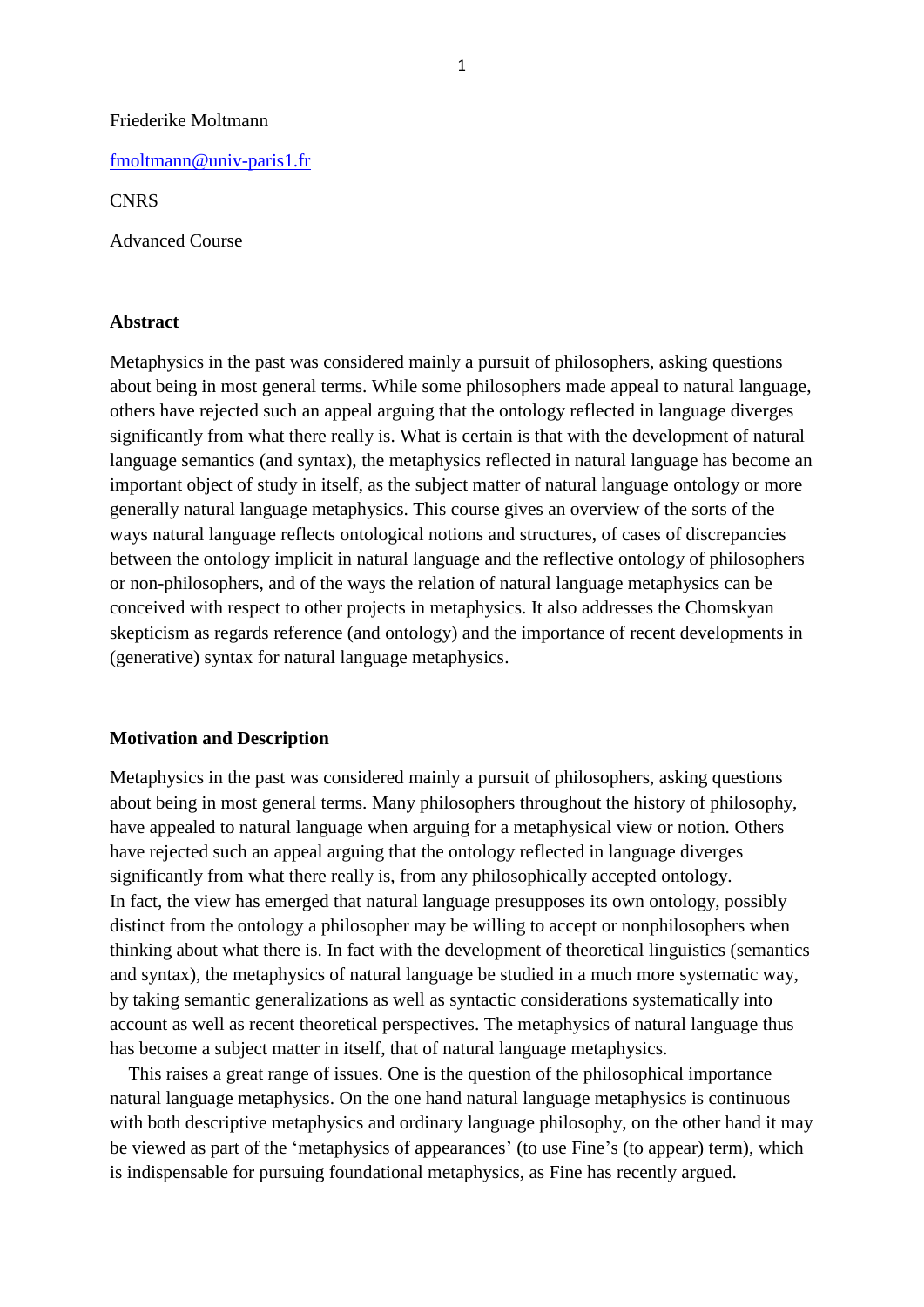Another issue is the kinds of linguistic data that could reflect the ontology/metaphysics implicit in language. Philosophers that have appealed to natural language in fact followed an implicit methodology appealing to certain types of expressions, constructions or sentences, but not others. One aim of the course is to make this methodology explicit and discuss what may justify it. This concerns especially the sorts of linguistic data are considered revealing as regards the ontology implicit in language. The course will discuss examples from Aristotle, medieval philosophers, early analytic philosophy (Frege, Twardowski, Austin). One important distinction that plays a role is between assertions and presuppositions. Only presuppositions, not assertive contents reflect metaphysics implicit in natural language. Prime examples are sortal correctness conditions, but there are other types of presuppositions as well. Another important distinction that plays an important role for natural language metaphysics is that between something like the core of language, which involves nontechnical, nonphilosophical terms, and the periphery of language, which includes philosophical and other technical terms. Without that distinction natural language would of course reflect any sort of metaphysical view that has been developed by introducing special terms.

 Another issue that is important for natural language metaphysics is the roles entities play in the semantic structure of sentence: as semantic values of referential terms, implicit arguments, and parameters of evaluation. An important question is whether those roles make a difference in the ontological status of entities. The common view is that they do, but the question has hardly been addressed why exactly that should be so.

 Finally the skeptical view of Chomsky (1986) will be addressed that reference and thus ontology are not applicable to natural language. Chomsky's view is that referential NPs in natural language could only be investigated with respect to a lexical-conceptual structure deployed on an occasion of reference and thus with respect to another level of syntax. The alternative would be to make use of a rich ontology of what we appear to conceive of as objects of reference, at least when using natural language. This ontology may include 'nonexistent', merely intentional objects, which arguably have independent motivations from particular constructions in natural language, involving existence predicates and intentional predicates.

 The course will also present developments in linguistic semantics and syntax that provide more generalizations to be taken account for natural language metaphysics, in particular lexical theory, of the sort developed by Pustejovsky and Asher and by syntacticians such as Hale and Kayser.

### **Tentative outlook**

# **Session 1: The ontology of natural language vs the reflective ontology of philosophers or ordinary speakers**

1.1. Examples of appeals to natural language for the purpose of metaphysical arguments throughout the history of philosophy, with different philosophers take language seriously to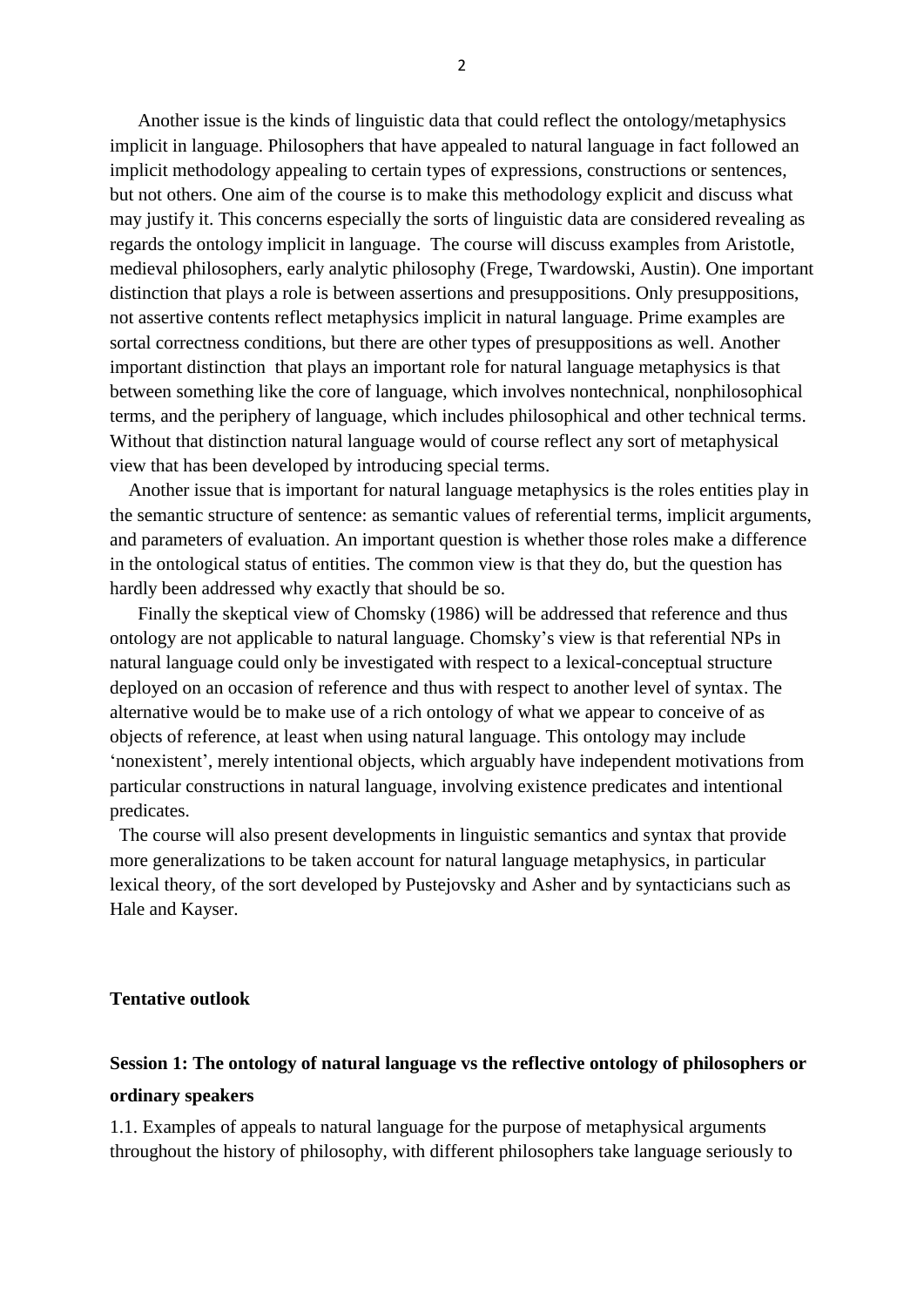different extent (Aristotle, medieval philosophers (Ockham, Aquinus, Buridan etc), Frege Twardowski, Austin, Fine etc)

1.2. Arguments supporting discrepancies between what is considered a philosophically acceptable ontology and the ontology reflected in language as well as discrepancies between the reflective ontology of speakers and the ontology reflected in natural language.

1.3. How should the ontology reflected in language be characterized? As the ontology of 'ordinary' speakers ? As the ontology speakers implicitly accept ? As the ontology speakers accept when they use the language ?

1.3. Strawson's distinction between descriptive and revisionary metaphysics, its historical context and its influence

1.4. Fine's recent distinction between naïve and foundational metaphysics Natural language metaphysics would be part of naïve metaphysics Some issues with Fine's view that naïve metaphysics should be pursued first without considerations from foundational metaphysics.

1.5. Natural Language metaphysics as a branch of descriptive metaphysics and natural language semantics

## **Session 2: The methodology of natural language semantics**

2.1. Assertions vs presuppositions: only presupposed, not asserted content reflect the ontology of language

2.2. Identity statements

2.3. The distinction between the ontological core and periphery of language

## **Session 3: The roles of objects in the semantic structure of natural language.**

3.1. Referential terms and quantifiers

- Fregean and Quinean criteria of ontological commitment
- Criteria for referential terms
- Issues with quantification: quantifiers taking the place of nonreferential occurrences of expressions: *something, everything* etc.

- Meinongian view about reference and quantification not being ontologically committing

3.2. Implicit arguments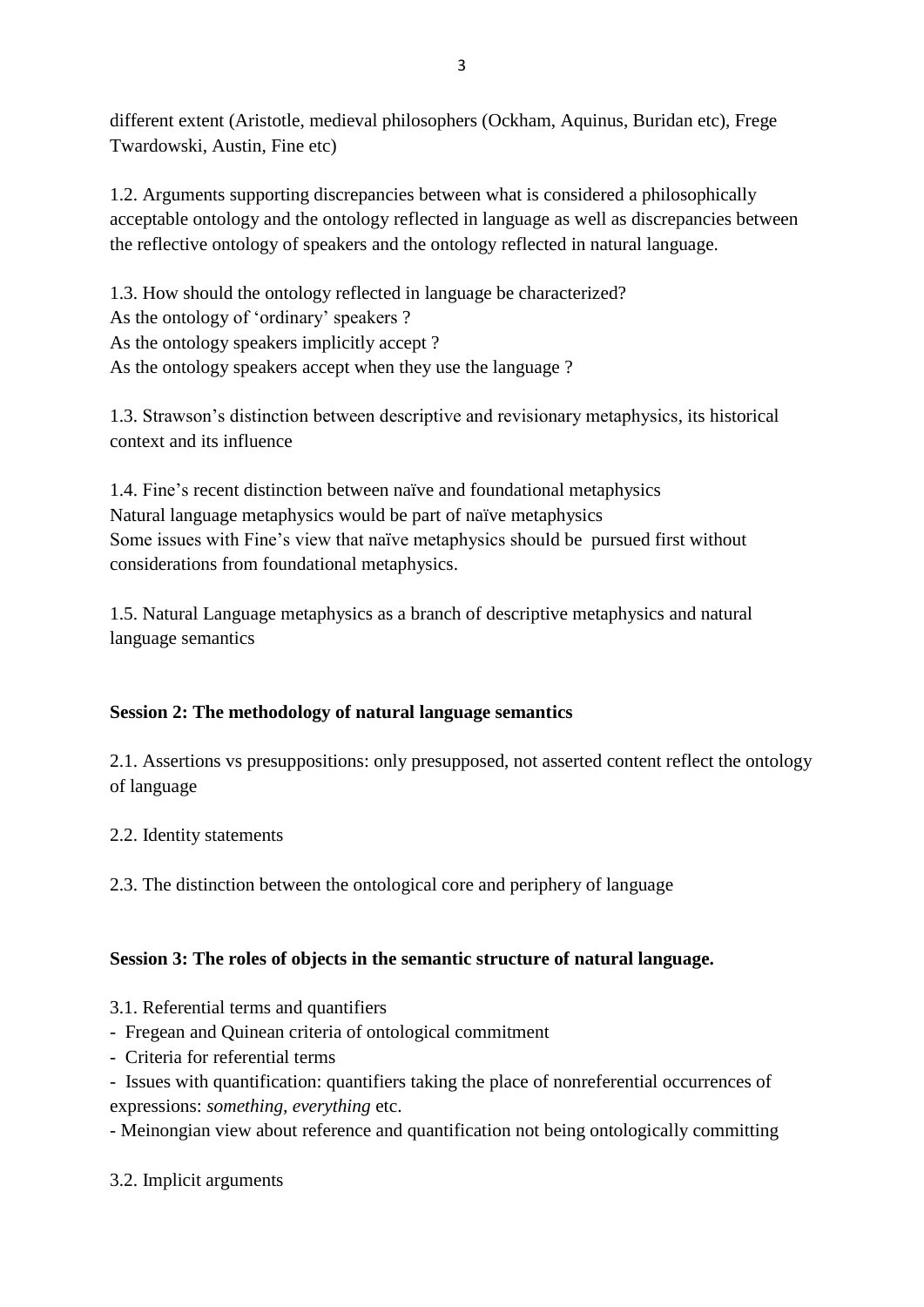- Examples of implicit arguments in philosophical and semantic analyses: Davidsonian events as implicit arguments of verbs, tropes as implicit arguments of adjectives, contextual standards for relative adjectives, modes of presentation as implicit arguments of attitude verbs etc.

- Differences between semantic values of referential NPs and implicit arguments: does the use of a referential term make an ontological difference?

### 3.3. Nonreferential indexicals

- Examples of nonreferential indexicals making reference to contextual elements *So, thus,* etc

3.4. Parameters of evaluation

- Examples of entities being treated as parameters of evaluation: times, worlds, contextual standards

- Alternation of explicit referential terms: times, but not worlds
- Another, related semantic role of entities: as truthmakers

3.5. Ontological difference between parameters of evaluation and semantic values of referential terms, implicit arguments of predicates?

Are parameters of evaluation mere posits of the semantic theory or do they have same

ontological states as semantic values of referential terms and arguments of predicates

# **Session 4: The importance of recent developments in semantics generative syntax and lexical theory for natural language metaphysics**

- Recent work in the generative lexicon, in generative lexical theory (Borer, Hale:Kayser) etc and its potential importance for metaphysics

### **Session 5: A review of Chomsky's skepticism regarding reference**

- The issue of nonexistent objects as semantic values

- Independent motivations for merely intentional objects from existence predicates and constructions with intentional verbs.

### **Prerequisites**

Basic knowledge of linguistics (semantics) and/or philosophy of language / metaphysics

### **References**

Chomsky, N. (1986): *Knowledge of Language. Its Nature, Origin, and Use*. Praeger, Westport (Ct) and London.